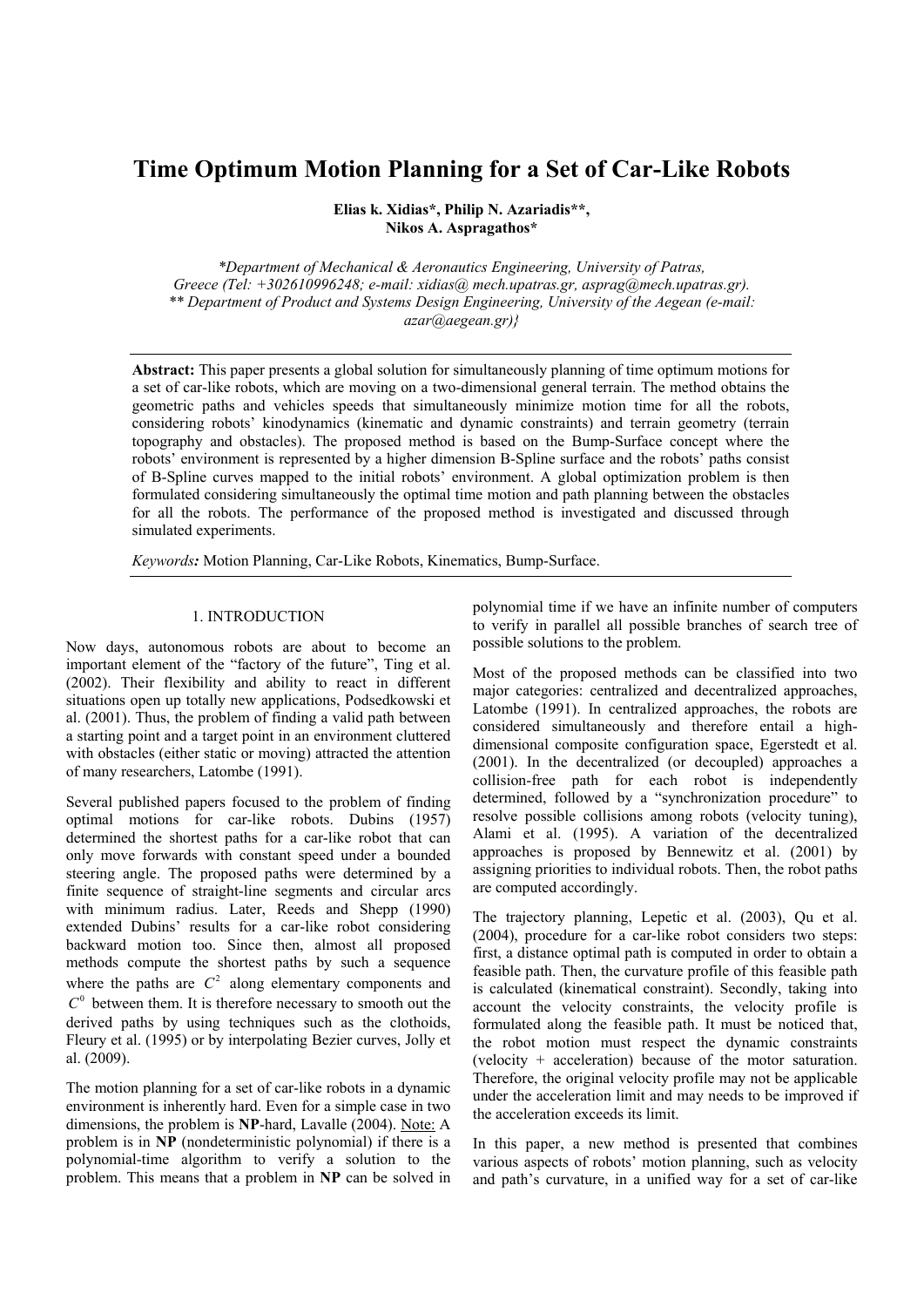robots. Robots' kinodynamics and the geometry of the environment are taken into account to determine simultaneously time-optimum paths for a set of car-like robots, which connects the given "start and goal" points. To minimize the motion time for each robot, the algorithm selects simultaneously the shortest collision-free path and the highest possible speeds that do not violate kinodynamic constraints on robot motion.

The proposed approach is based on the Bump-Surface concept, Azariadis and Aspragathos (2005), to represent the entire robots' dynamic environment by a 3D B-Spline Surface embedded in  $\mathfrak{R}^4$  Euclidean space. This surface is able to capture the motions of a set of car-like robots through monoparametric smooth  $(C^2)$  curves that satisfy the given trajectory planning criteria and constraints. A global combinatorial optimization problem is then solved on the resulted surface using a Genetic Algorithm (GA), in order to determine the optimum paths of the moving robots.

The rest of this paper is organized as follows. Section 2 gives the problem formulation and notations. Then the proposed motion-planning strategy is presented in Section 3. Section 4 presents the final optimization problem. Section 5 discusses indicative results, while Section 6 concludes the paper.

### 2. PROBLEM FORMULATION AND NOTATIONS

## *2.1 Problem Formulations and General Assumptions*

Let a set of  $\mathcal N$  car-like robots moving in a twodimensional (2D) environment cluttered with arbitraryshaped obstacles (Note: only forward motion is considered in this paper). Let also the following assumptions:

- Each robot is represented as rectangular-shaped body with two rear wheels and two directional wheels Latombe (1991).
- Each robot is moving with variable velocity.
- The obstacles have fixed and known geometry and are static or moving with known trajectories.
- The positions and robots orientations of the start (**ST**) and goal (**GL**) points are fixed and known.

Under these assumptions, the main problem addressed in this paper is to determine a set of robots paths in a given 2D environment satisfying the following motion planning criteria and constraints:

- **A.** Each path should have a continuous curvature constraint.
- **B.** Each robot should avoid collisions either with the obstacles or with the other robots.
- **C.** Each path should have a lower-bounded turning radius.
- **D.** Each path should be time monotone.

**E.** Each robot should reach its goal point in minimum time.

## *2.2 Car-Like Robot: Main Assumptions*

It is assumed that, a wheeled mobile robot  $A$  moves like a car-like robot, it has a rectangular shape and its motion is bounded by kinodynamic constraints, Latombe (1991). The robot's configuration in the initial 2D environment is uniquely defined by the triple  $(u_1, u_2, \theta) \in \mathbb{R}^2 \times [0, 2\pi)$ , where  $(u_1, u_2) \in [0,1]^2$  are the coordinates of the rear axle midpoint **R** with respect to a fixed frame, and *θ* represents the orientation of the robot, as it is shown in Fig. 1. The steering angle  $0 \le \phi \le \phi_{\text{max}}$ , where  $|\phi| = \arctan\left(\frac{l}{\rho}\right) \prec \frac{\pi}{2}$ , is defined

by the main axis of the robot and the velocity vector of the midpoint **F** of the front axis of the robot, where  $\rho$  is the radius of curvature at point **R** and *l* is the distance between the midpoints **R** and **F**. **G** is the instantaneous centre of rotation of the robot. The orientation  $\theta$  is linked to the derivative of the position of the reference point  $\mathbf{R} = (u_1, u_2)$  on the robot by the equation,

$$
\dot{u}_1 \sin \theta - \dot{u}_2 \cos \theta = 0 \tag{1}
$$



Fig. 1: A wheeled robot moving along a given path **R**(*s*) and  $a_i$ ,  $i = 1, \ldots, 4$  are the robot's vertices.

It must be noticed that a path for a wheeled robot is a continuous sequences of configurations, i.e., a curve in the  $u_1 u_2 \theta$ -space, that must verify the kinodynamic constraints. However, because of Eq. (1) this path can be also defined by a  $u_1 u_2$ -curve that is followed by **R**, Latombe (1991). This is the approach adopted in this paper.

#### *2.3 Dynamic Constraints of a Car-Like Robot*

Following the procedure of Lavalle et al. (2001), the dynamic constraints of a car-like robot are transformed into constraints on the tangential velocity *V* and tangential acceleration *a* .

The following relation gives the feasible velocity range,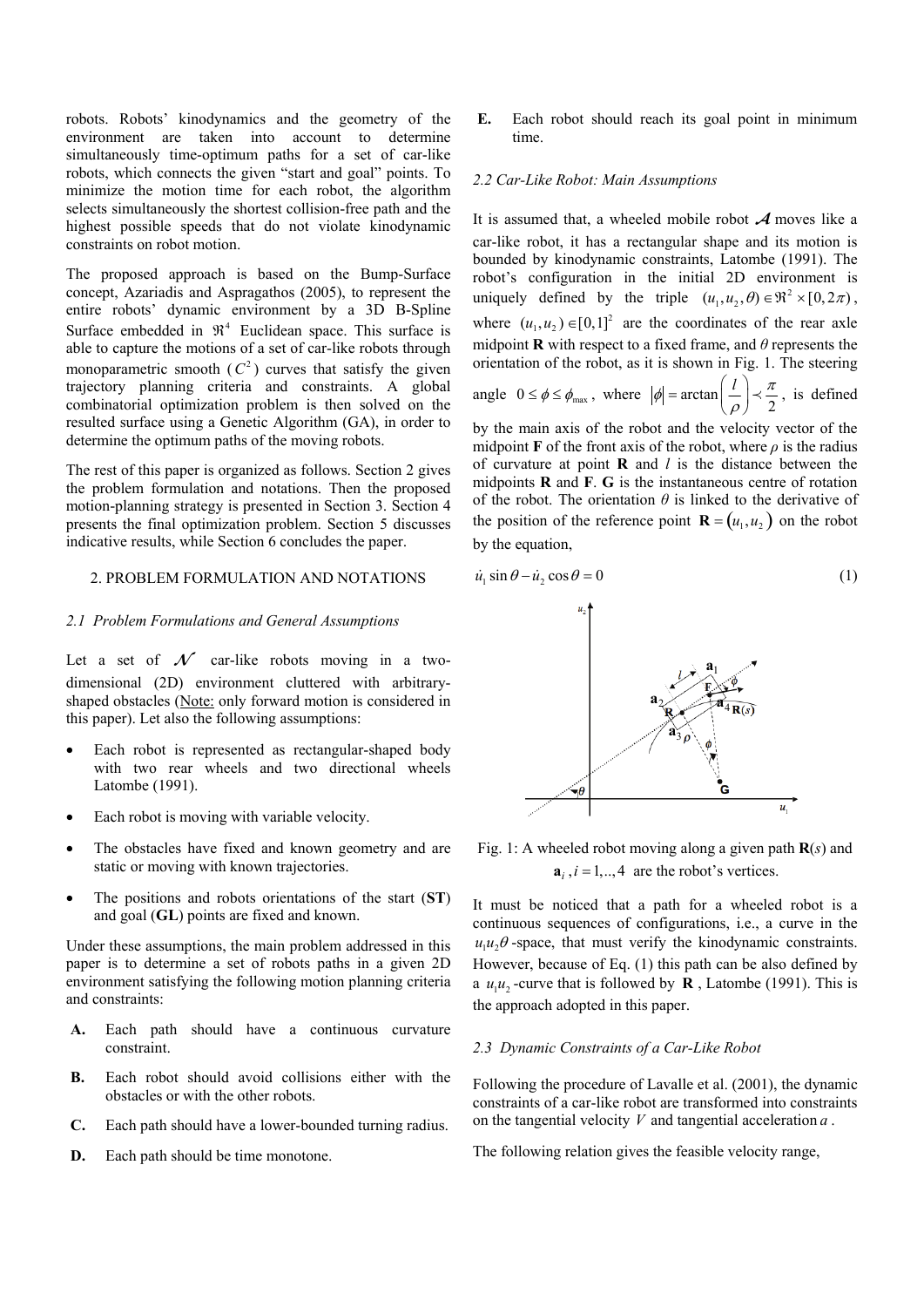$$
0 \prec V \le \min\left(V_{\text{max}}, \sqrt{\frac{T_0}{k(s)}}\right) \tag{2}
$$

where  $k(s)$  is the curvature,  $V_{\text{max}}$  is the maximum tangential velocity and  $T_0$  is a constant which depends on the friction between the wheels and the ground, and the gravity constant.

The tangential acceleration boundary conditions must satisfy the following relation,

$$
\mathcal{F}_{\min} / m - gk(s) \le a \le \mathcal{F}_{\max} / m - gk(s)
$$
 (3)

where  $\mathcal{F}_{\text{min}}$  and  $\mathcal{F}_{\text{max}}$  is the minimum and maximum braking force respectively, *m* is the vehicle mass and *g* is the gravity constant.

# *2.4 Definition of the Robots' Workspace*

Since the 2D environment is cluttered by both static and moving obstacles, time is incorporated as an additional dimension formulating a 3D workspace  $W$ . Therefore the 2D dynamic environment is transformed to a 3D static environment, Xidias et al. (2007). The constructed robots' workspace  $W$  is the Cartesian product of the original 2D environment and the time interval *T* that is bounded to yield in  $[0, t_f]$ , where 0 is the initial time and  $t_f$  is the overall final time. Without loss of generality it is assumed henceforth that the original 2D environment has unit length in each dimension and  $t_f = 1$ . Therefore the workspace  $\mathcal{W}$  is defined as  $\mathcal{W} = [0,1]^2 \times T = [0,1]^3$ .

A visual representation of a workspace which results from one static and one moving obstacle is depicted in Fig. 2.



Fig. 2: (a) A 2D environment consisting of one static (light grey) and one moving obstacle (grey). (b) The resulting 3D workspace  $W$ .

In the simple case where the initial robots' environment is cluttered with static obstacles, the corresponding workspace  $\mathcal{W}$  is defined as  $\mathcal{W} = [0,1]^2$ .

### *2.5 Definition of the Motion Planning Space*

The Bump-Surface represents the resulted 3D workspace  $W$ with a 3D manifold embedded in  $\mathfrak{R}^4$ . In this way the motion planning space is defined by a 4D surface in Euclidean space capturing both the free and the forbidden areas of the robots workspace  $W$ .

A tensor product B-Spline surface with uniform parameterization represents the Bump-Surface  $S: [0,1]^3 \rightarrow [0,1]^4$ , which is given by

$$
S = \mathbf{S}(u_1, u_2, u_3) = \sum_{j_1}^{M-1} \sum_{j_2}^{M-1} \sum_{j_3}^{M-1} \left( \prod_{i=1}^3 N_{i,2}(u_i) \right) \mathbf{p}_{j_1 j_2 j_3},
$$
  
\n
$$
u_i \in [0, 1], i = 1, 2, 3
$$
\n(4)

where,  $N_i$ ,  $(u_i)$ ,  $i = 1, 2, 3$  is the B-Spline base function,  $\mathbf{p}_{j_1 j_2 j_3}$  are the control points which are produced by the discretization of  $W$  and *M* is the grid size. Intuitively, the proposed motion-planning surface consists of "flat" areas where its fourth coordinate is zero and "bump" areas which make the length of the robots' paths extremely long when they pass through obstacles. In addition, since no overlap between obstacles exist, the topology of the free space is time invariant and thus the flat area on the 4D Bump-Surface represents the free area in the original 2D environment. It must be noticed that, in the simple case where the robots' initial environment is static, the robots' workspace  $W$  is two-dimensional and the corresponding Bump-Surface is three-dimensional.

#### 3. MOTION PLANNING

The objective **A** implies that each path must be a curve of class at least  $C^2$ . The  $C^2$  property ensures that a path is smooth and thus a car-like robot can follow it without any changes of the motion direction (no cusp points). We adopt the B-Spline curves as the best option to represent the robots paths for the following reasons:

- The mathematical model is simple.
- It is possible to guarantee  $C^2$  continuity in  $u_1 u_2$ -plane.
- They provide high control flexibility allowing the derivation of solutions in very difficult environments that may be cluttered by narrow passages with a limited number of control points.
- Computation algorithms based on the B-Spline curves are fast and robust.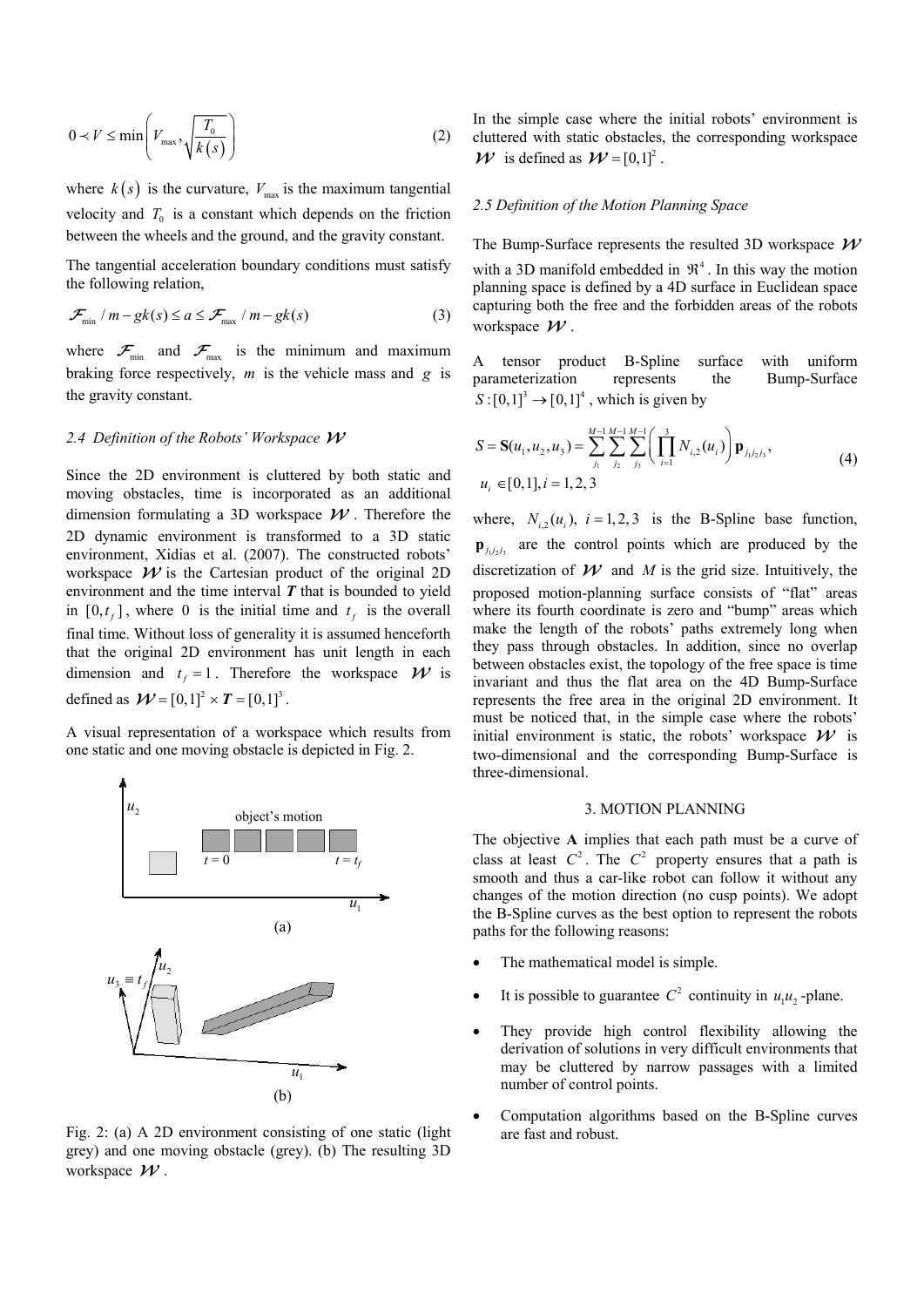It is assumed that the midpoint  $\mathbb{R}^n$  of the rear wheels of each *n*-robot traces a path  $(u_1^n(s), u_2^n(s), u_3^n(s)),$  $n = 1, ..., \mathcal{N}$  given as a B-Spline curve

$$
\mathbf{R}^{n}(s) = \sum_{i=0}^{K-1} N_{i,d}(s) \mathbf{p}_{i}^{n}, \ s \in [0,1], \ n = 1,...,N
$$
 (5)

defined in the parametric space of *S ,* which is the actual workspace  $W$ . Here, K is the number of control points  $\mathbf{p}^n_i$ ,  $N_{i,d}$  is the B-Spline basis function and *d* is the degree of the B-Spline curve. In all our experiments we set  $d = 4$ . The first and last control point, namely  $\mathbf{p}_0^n$  and  $\mathbf{p}_{K-1}^n$  are fixed to the initial and final position of the midpoint of the *n*robot's rear wheels. In addition, the orientation of the *n*-robot in each point of the *n*-path has the same direction with the tangent vector of  $\mathbf{R}^n(s)$  at that point.

The goal of the proposed motion-planning strategy is the determination of the  $K - 2$  control points, which define the B-Spline curve  $\mathbf{R}^n(s)$ . In general, increasing the number of control points provides more flexibility and better local control to the produced curve. Therefore, in workspaces with narrow passages and/or large number of moving obstacles it is better to use more control points to provide more degrees of freedom to the underlying path.

#### *3.1 Constraints B-C*

Following the results from Xidias et al. (2007), the  $\mathcal N$  robots should move in the flat areas of the Bump-Surface. An *n*-robot that "climbs" the bumps of the Bump-Surface results to an invalid motion in the original 2D environment that penetrates the obstacles. By construction, the arc length of each  $\mathbf{R}^n(s)$  approximates the length  $\mathbf{L}^n(s)$ of its image  $S(R^n(s))$  on *S* as long as  $R^n(s)$  does not penetrate any obstacle. Therefore, it is reasonable to search for a "flat" *n*-path on *S* in order to satisfy the objective **B**.

In addition, in order to take into account the geometry of each *n*-robot we select a set of feature points  $A_f^n \in [0,1]^3, f = 1,..., 4, n = 1,..., \mathcal{N}$ , which correspond to the vertices of the *n*-robot. Then we measure the "flatness"  $H_f^n$ . Furthermore, in order to take into account the requirement that each robot should avoid collisions with the other robots we follow the approach which is described in detail in Xidias et al. (2007). Briefly, each *n*-robot is encircled with a circle of diameter  $d_n$ , where  $d_n$  is the distance between the "diagonal" vertices  $\mathbf{a}_1^n$  and  $\mathbf{a}_3^n$ . If the distance  $\boldsymbol{d}$  between the centres of two robots *n* and *n'* satisfies  $d \ge \frac{d_n}{2} + \frac{d_{n'}}{2}$ , then no collision exist. Otherwise, collision detection requires searching for intersecting edges between the two robots.

The requirement for an *n*-path  $\mathbf{R}^n(s)$  with lower bounded turning radius is given by,

$$
\max(k_1^n(s), k_2^n(s), \dots, k_g^n(s)) \le k_{\max}^n, \ \ n = 1, \dots, \mathcal{N}
$$
 (6)

where  $k_1^n(s),..., k_g^n(s)$  are the roots of the equation  $\frac{dk^n(s)}{ds} = 0$ ,  $k_{\text{max}}^n$  is the maximum allowed curvature for the *n*-path and  $k^n(s)$  is the curvature profile of the *n*-path Azariadis and Aspragathos (2005). The objective **D** is expressed by,

$$
\dot{\mathbf{R}}^{n}(s) \succ 0, n = 1, \ldots, \mathcal{N}
$$
\n<sup>(7)</sup>

where  $\dot{\mathbf{R}}^n(s)$  is the first derivative of  $\mathbf{R}^n(s)$  with respect to *s*. When the sign of  $\dot{\mathbf{R}}^n$ (*s*) between consecutives roots  $(\dot{\mathbf{R}}^n(s) = 0)$  is positive, then the curve  $\mathbf{R}^n(s)$  has increasing monotony in  $W$ .

### *3.2 Velocity Function*

An optimum velocity profile must be generated for each robot to travel along an assigned path  $\mathbf{R}^n(s)$ , whose length is  $\mathbf{L}^n$ (s). Since our main constraint is planning forward motions only, the velocity  $V^n(s)$  is constraint by the relation (2).

Velocity can never become negative and can be equal to zero only at the starting point  $\left( \mathbf{ST}^n \right)$  and ending point  $\left( \mathbf{GL}^n \right)$ . The velocity function  $V^n(s)$  is defined by,

$$
V^{n}(s) = \begin{cases} V^{n}_{\max}, & \text{if } k^{n}(s) = 0 \\ \min\left(V_{\max}, \sqrt{\frac{T_{0}}{k(s)}}\right), & \text{if } k^{n}(s) \neq 0 \end{cases}, n = 1, ..., \mathcal{N} \tag{8}
$$

It must be noticed that, in order to decrease the problem's complexity we assume that, the tangential acceleration takes the values  $a = \{-a_{\text{max}}, 0, a_{\text{max}}\}\$ . Takes the value  $-a_{\text{max}}$  when the velocity at point  $\mathbf{R}^n_j(s)$  is higher than the velocity at point  ${\bf R}^n_{j+1}(s)$ , the value 0 when both velocities are equal and the value  $a_{\text{max}}$  when the velocity at point  $\mathbf{R}^n_j(s)$  is smaller than the velocity at point  $\mathbf{R}^n_{j+1}(s)$ .

#### *3.3 Time function*

Let  $\mathbf{R}^n_j(s)$  and  $\mathbf{R}^n_{j+1}(s)$  two points on the *n*-path  $\mathbf{R}^n(s)$ . We assume that the *n*-robot is moving from the point  $\mathbf{R}^n_j(s)$  to the point  $\mathbf{R}^n_{j+1}(s)$  in an infinitesimal time  $\Delta t$ , and  $\Delta L$  is the corresponding displacement along the curved path. The average velocity of the *n*-robot during this period is represented by  $V_i(s)$ . The infinitesimal travel time  $\Delta t$  from the position  $\mathbf{R}^n_j(s)$  to the position  $\mathbf{R}^n_{j+1}(s)$  of the robot is given by,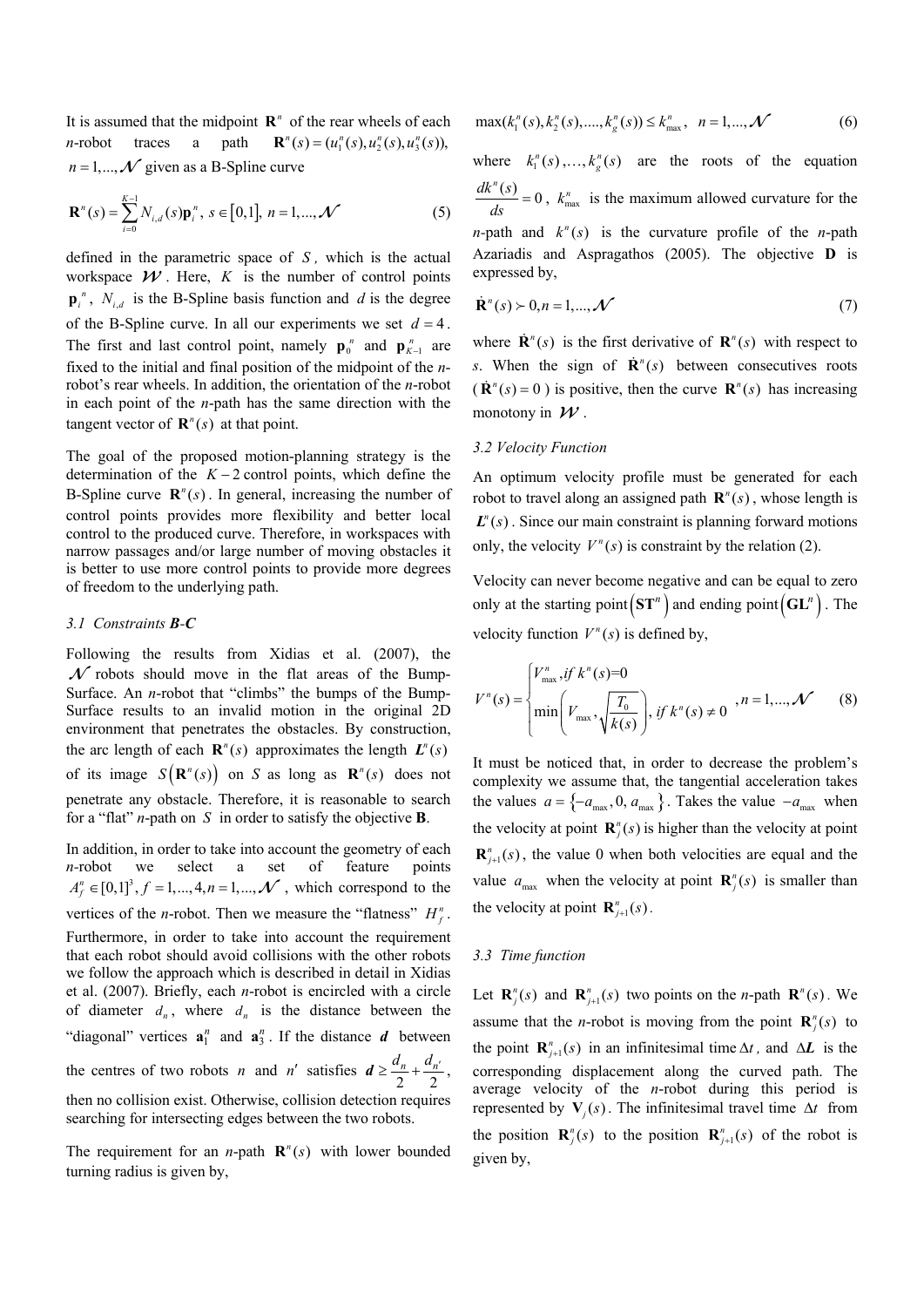$$
\Delta t = \frac{\Delta L(s)}{V_j(s)}\tag{9}
$$

Then, the time required for the *n*-robot to travel from its initial position  $(\mathbf{ST}^n)$  to the target position  $(\mathbf{GL}^n)$  along the path  $\mathbf{R}^n(s)$  is calculated by,

$$
t^{n} = \sum_{j=0}^{N_{c-2}} \Delta t_{j} = \sum_{j=0}^{N_{c-2}} \frac{\left\| S(\mathbf{R}_{j+1}^{n}) - S(\mathbf{R}_{j}^{n}) \right\|}{V_{j}(s)}
$$
(10)

where  $N_{c-1}$  denotes the number of equally-sized sequential chords which approximate the *n*-path  $\mathbf{R}^n(s)$ , and  $S(\mathbf{R}^n)$  is the image of each point  $\mathbf{R}^n_i(s)$  on the Bump-Surface *S*.

The minimization of the Eq.(10) with respect to the control points  $\mathbf{p}_i^n \in [0,1]^3$  leads to a time optimum *n*-path for the *n*robot.

## *3.4 Objective Function*

Taking the above analysis into consideration, the overall multi-objective optimization problem is given by,

$$
E_{obj} = \mathcal{A} \max\left(t^1, \dots, t^{\mathcal{N}}\right) + \mathcal{A}_2 \sum_{n=1}^{\mathcal{N}} \left(\sum_{f=1}^4 H_f^n\right) \text{ subject to}
$$
\n
$$
\begin{cases}\n\max(k_1^n(s), k_2^n(s), \dots, k_g^n(s)) \le k_{\text{max}}^n \\
\mathbf{R}^n(s) > 0, \\
a = \{-a_{\text{max}}, 0, a_{\text{max}}\}\n\end{cases} \tag{11}
$$

The minimization of the Eq. (11) with respect to the control points **p***<sup>i</sup>*  $\mathbf{p}^n \in [0,1]^3$  and with the maximum possible instantaneous velocity leads to optimum collision free  $\mathcal N$ paths for the set of robots, which satisfies the conditions **A-D**. The scalars  $A_1 + A_2 = 1$ ,  $A_1, A_2 \in [0,1]$  are weight factors, which means that if for example we want to search for shorter time paths ignoring to some degree the collisions we must put  $A \rightarrow A$ . It must be noticed that the total travel time is depended by the slowest *n*-robot.

## 4. SEARCHING FOR OPTIMAL PATHS

Taking into account that Eq.(11) corresponds to a nonlinear optimization problem with nonlinear constraints and high complexity, the Genetic Algorithms (GAs) are adopted in this paper. The GAs have many features that make them attractive for the solution of combinatorial NP-hard problems. They are theoretically and empirically proven to provide robust search in large and complex search spaces, which can be multimodal and non-linear. In addition, GAs are well known for their ability of reaching a near-optimal solution for constrained optimization problems.

The proposed GA utilises a uniform crossover, a Gaussian mutation operator and a Roulette wheel selection. Finally, the following fitness function is used in order to minimize  $E_{obj}$ :

$$
F = \begin{cases} \frac{1}{E_{obj}} & \text{if } \max(k_1^n(s), k_2^n(s), \dots, k_g^n(s)) \le k_{\max}^n\\ & \hat{\mathbf{R}}^n(s) > 0, \\ & a = \{-a_{\max}, 0, a_{\max}\}, \quad n = 1, \dots, \mathcal{N} \\ 0, \text{otherwise} \end{cases}
$$
(12)

Each chromosome represents  $\mathcal N$  possible paths for the set of robots as a sequence of control points, which define the B-Spline curves of Eq.(5). The coordinates of each control point  $\mathbf{p}^n_i \in [0,1]^3$  are the genes of the chromosome. The initial population of the proposed GA consists of a number of chromosomes having genes with coordinates randomly selected within  $[0,1]^3$ .

#### 5. EXPERIMENTAL RESULTS AND DISCUSSION

The performance of the proposed method is investigated through multiple simulation experiments for a set of car-like robots moving in 2D environments. Due to the space limitations we present and discuss only one example. The simulation is implemented in Matlab and on a Core 2 Duo 2.13 GHz PC.

The grid size *M* is set equal to 100. The suitable settings for the GA's control parameter were experimentally determined and defined as follow: population size=150, maximum number of generations=250, crossover rate=0.75 and boundary mutation rate=0.004. Furthermore, in all the experiments a (2,2,2)-degree B-Spline surface is used to represent the Bump-Surface.

*Test Case*: Figure 3 shows two car-like robots with steering angle 80° moving in a 2D static environment cluttered with four polygonal obstacles. The robots have the same value of maximum velocities and are set equal to 2. Figure 3 shows the solution paths  $\mathbf{R}^1(s)$  and  $\mathbf{R}^2(s)$ . The velocity profiles of the robots are shown in Figure 4, where the red curve represents the velocity profile for robot-1 and the blue curve represents the velocity profile for robot-2.



Fig. 3 The overall robots' motions.